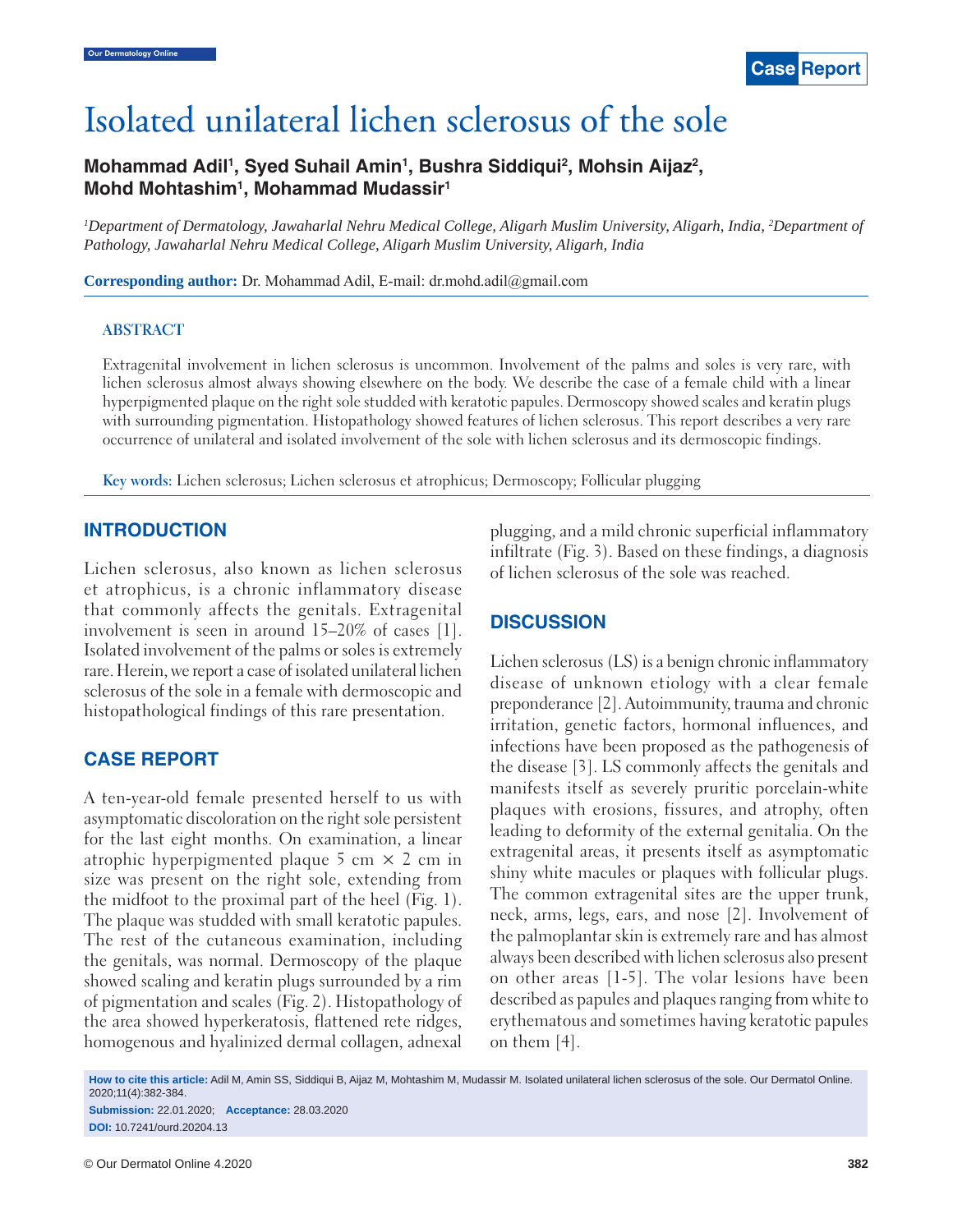#### www.odermatol.com



**Figure 1:** A linear atrophic plaque on the right sole.



**Figure 2:** Polarized dermoscopy of the plaque showing scaling, adnexal plugs with pigment accentuation (blue arrow) and surrounding scales (green circles). (DermLite 4, 10×).



**Figure 3:** Hyperkeratosis and flattened rete ridges in the epidermis, homogenous and hyalinized dermal collagen with mild superficial chronic infiltrates in the dermis; adnexal plugging (blue arrow) seen at one end of the section (H&E, 40×).

Dermoscopy of extragenital lichen sclerosus reveals white structureless areas, comedo-like openings, comma vessels, hairpin-like vessels, and dotted vessels [6,7]. A dermoscopic examination of a palmoplantar location has probably never been done. While we found comedo-like openings, white structureless areas or vessels were not observed. This could have been due to the thickness of the volar skin. The presence of comedolike openings is interesting as hair follicles are absent from the volar skin. However, keratotic papules on the palms in lichen sclerosus have been described [4]. We believe that these might be due to plugging of other skin adnexa.

Histopathology of lichen sclerosus shows hyperkeratosis, thinning of rete ridges, basal cell vacuolization, homogenous collagen, superficial perivascular infiltrate, and follicular plugging.

The differential diagnosis in our case included lichen sclerosus, morphea, lichen planus, and punctate palmoplantar keratoderma. Lichen planus is extremely itchy and shows colloid bodies and band-like infiltrates. Punctate palmoplantar keratoderma does not show epidermal atrophy, adnexal plugs, or an inflammatory infiltrate in the dermis. Morphea does not show adnexal plugging or basal cell degeneration. Although morphea and lichen sclerosus are considered two separate disease entities, some controversy still lingers around the two being different facets of the same disease, with coexistent lesions and one transitioning into the other [8].

The treatment of lichen sclerosus includes highpotency topical steroids, other immunomodulators, systemic retinoids, estrogen, and phototherapy, but the recurrence rate is high [9]. Surgical modalities may be needed in the case of stricture and deformity of the genitals.

We present a case of isolated unilateral lichen sclerosus of the sole and describe the dermoscopic findings of volar lichen sclerosus, which, to the best of our knowledge, has not been done before.

## **Consent**

The authors certify that they have obtained all appropriate patient consent forms, in which the patients gave their consent for images and other clinical information to be included in the journal. The patients understand that their names and initials will not be published and due effort will be made to conceal their identity, but that anonymity cannot be guaranteed.